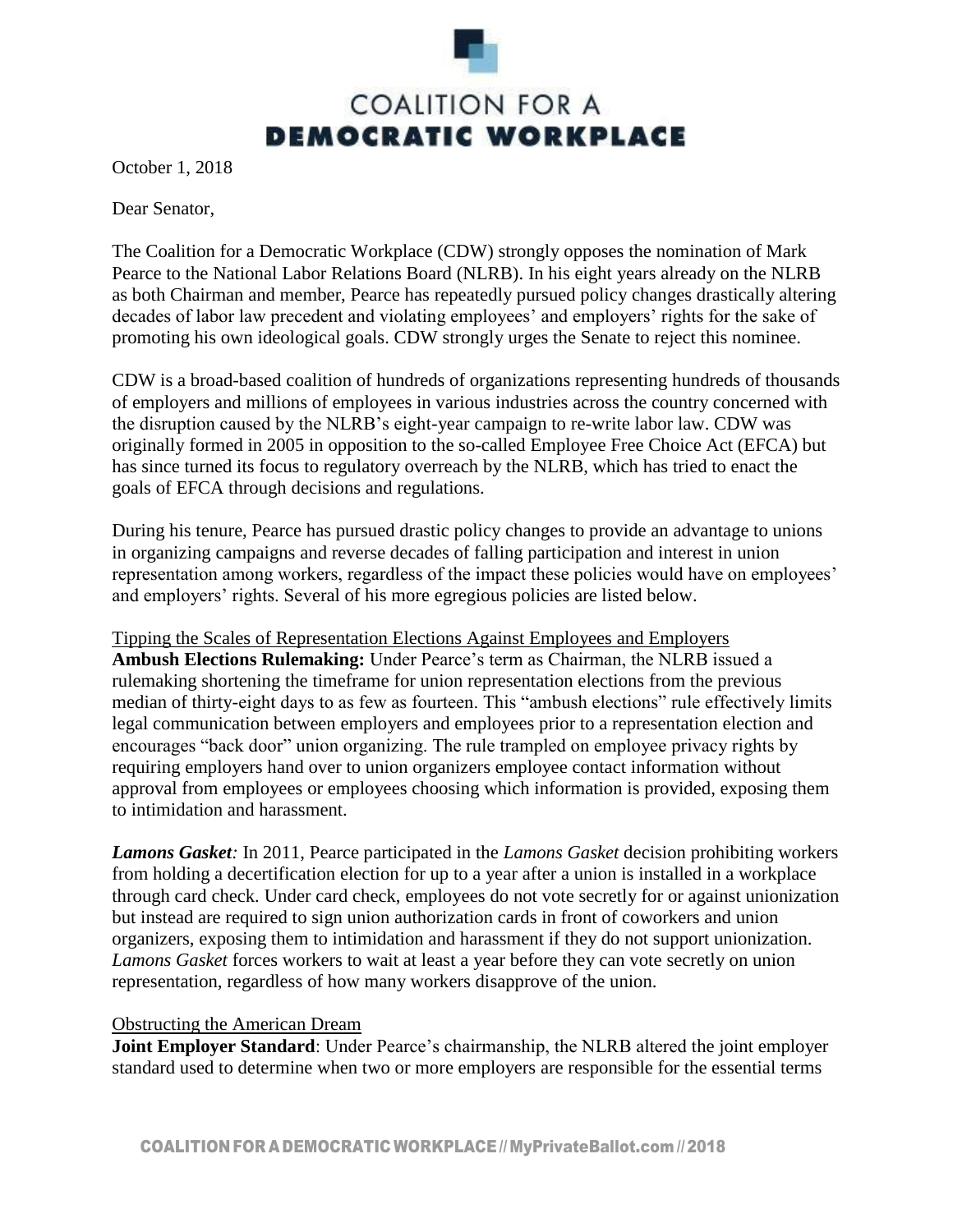

and conditions of employment for the same group of employees. The NLRB expanded the standard to include indirect or even potential control over those terms and conditions, exposing every business relationship to new liabilities and destabilizing American business models. Pearce's standard has bipartisan opposition in Congress, and the Save Local Business Act reestablishing the previous standard has already passed the House with support from both parties.

## Limiting Employees' Opportunities

**Micro-Unions &** *Specialty Healthcare*: In 2011, then-Chairman Pearce issued a decision in *Specialty Healthcare* making it more difficult for employers to prove additional employees should be included in a union's petitioned-for bargaining unit and creating so-called microunions. The decision essentially allowed unions to cherry pick which employees they want to organize and exclude and disenfranchise any employees opposing unionization. Employees in micro-unions are unable to cross-train or be exposed to new opportunities, as they would be prohibited from doing the work of another unit, limiting their workplace growth and hindering potential promotions.

## Preventing Common Sense Workplace Policies

*Purple Communications*: In 2014, the NLRB under Pearce's direction issued its *Purple Communications* decision allowing employees to use employers' email systems for union organizing and other collective bargaining activity during nonwork time. The ruling overturned precedent that determined such systems were employer property, and employers therefore had the right to ban non-business communications. In the decision the NLRB made clear that it would be very difficult for an employer to prove "special circumstances" required broad restrictions on such use of email systems.

**Handbook Policies**: The NLRB under Pearce consistently issued decisions invalidating common sense policies for workplace behavior, including rules prohibiting offensive language (*Plaza Auto Center*, 2014), requiring employees represent the employer and/or business in a positive and professional manner (*Hills & Dale General Hospital*, 2014), compelling workers to "work harmoniously" with other employees (*2 Sisters Food Group*, 2011), and prohibiting disrespectful conduct (*Casino San Pablo*, 2014). All of these rules are logical requirements for workplace behavior, but Pearce wanted to give unions every opportunity to force employers to the bargaining table and nonconforming workers into submission.

Mark Pearce has already demonstrated his inability and unwillingness to resolve issues with an even and impartial hand. He continuously does the bidding of unions, and as a consequence, he infringes upon the rights of employees and employers and the laws he's supposed to uphold. CDW strongly urges Congress to reject this nominee.

Sincerely,

COALITION FOR A DEMOCRATIC WORKPLACE // MyPrivateBallot.com//2018 American Foundry Society American Hotel & Lodging Association American Pipeline Contractors Association American Rental Association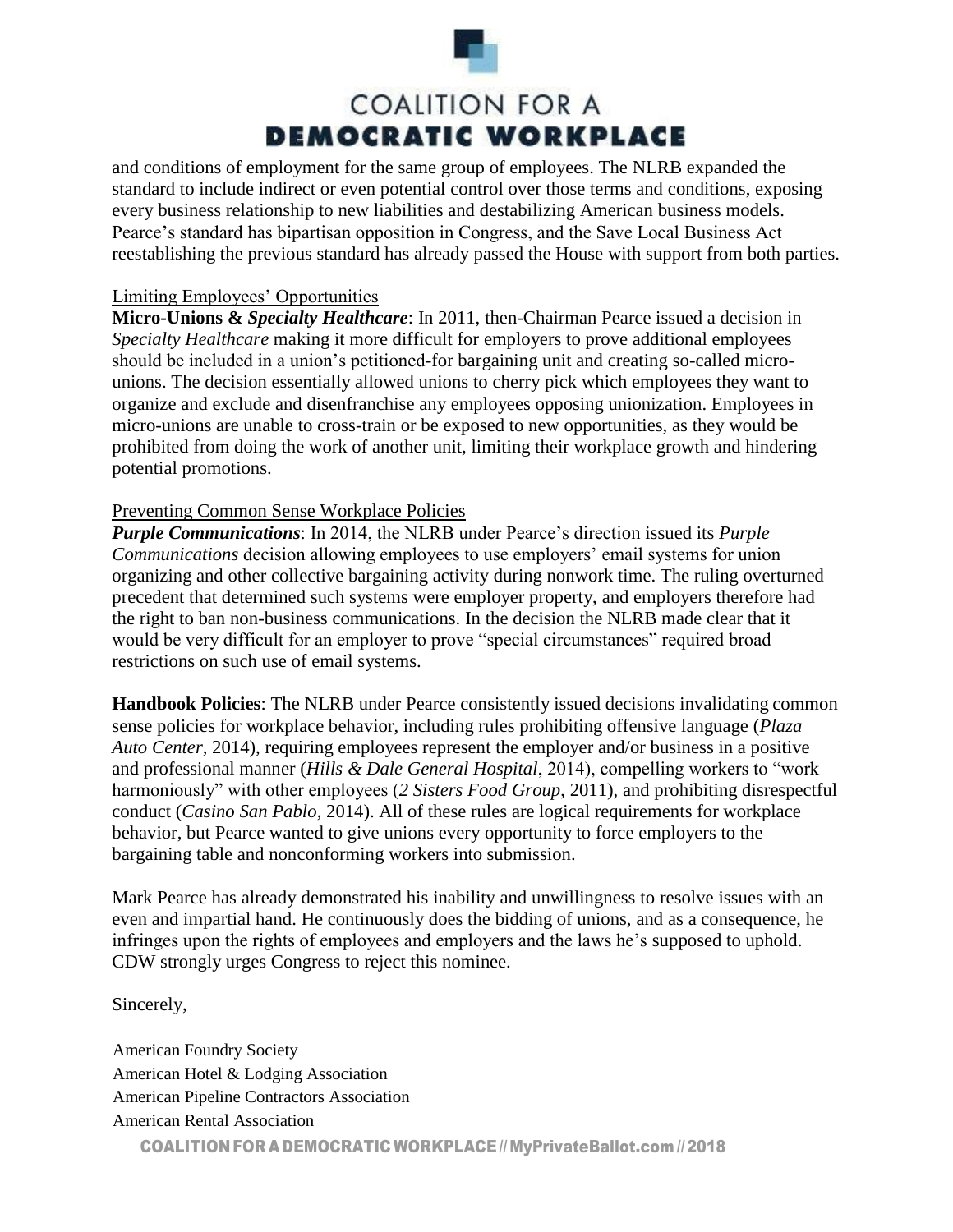

## **COALITION FOR A DEMOCRATIC WORKPLACE**

Associated Builders and Contractors Associated Builders and Contractors Carolinas Chapter Associated Builders and Contractors Empire Chapter Associated Builders and Contractors Florida East Coast Chapter Associated Builders and Contractors Greater Michigan Chapter Associated Builders and Contractors Greater Tennessee Chapter Associated Builders and Contractors New Mexico Chapter Associated Builders and Contractors Northern Ohio Chapter Associated Builders and Contractors Oklahoma Chapter Associated Builders and Contractors South Texas Chapter Associated Builders and Contractors West Virginia Chapter Associated Builders and Contractors Western Pennsylvania Chapter Associated General Contractors Building Service Contractors Association International California Hotel & Lodging Association CAWA – Representing the Automotive Parts Industry Center for the Defense of Free Enterprise Coalition of Franchisee Associations Franchise Business Services HR Policy Association Independent Electrical Contractors Independent Office Products & Furniture Dealers Alliance International Foodservice Distributors Association International Franchise Association Kentucky-Indiana Automotive Wholesalers Littler's Workplace Policy Institute National Association of Wholesaler-Distributors National Club Association National Council of Chain Restaurants National Federation of Independent Business National Franchisee Association National Lumber & Building Material Dealers Association National Office Products Alliance National Pest Management Association National Restaurant Association National Retail Federation National Association of Home Builders Nevada Manufacturers Association Office Furniture Dealers Alliance Ohio Equipment Distributors Association Precious Metals Association of North America Retail Industry Leaders Association